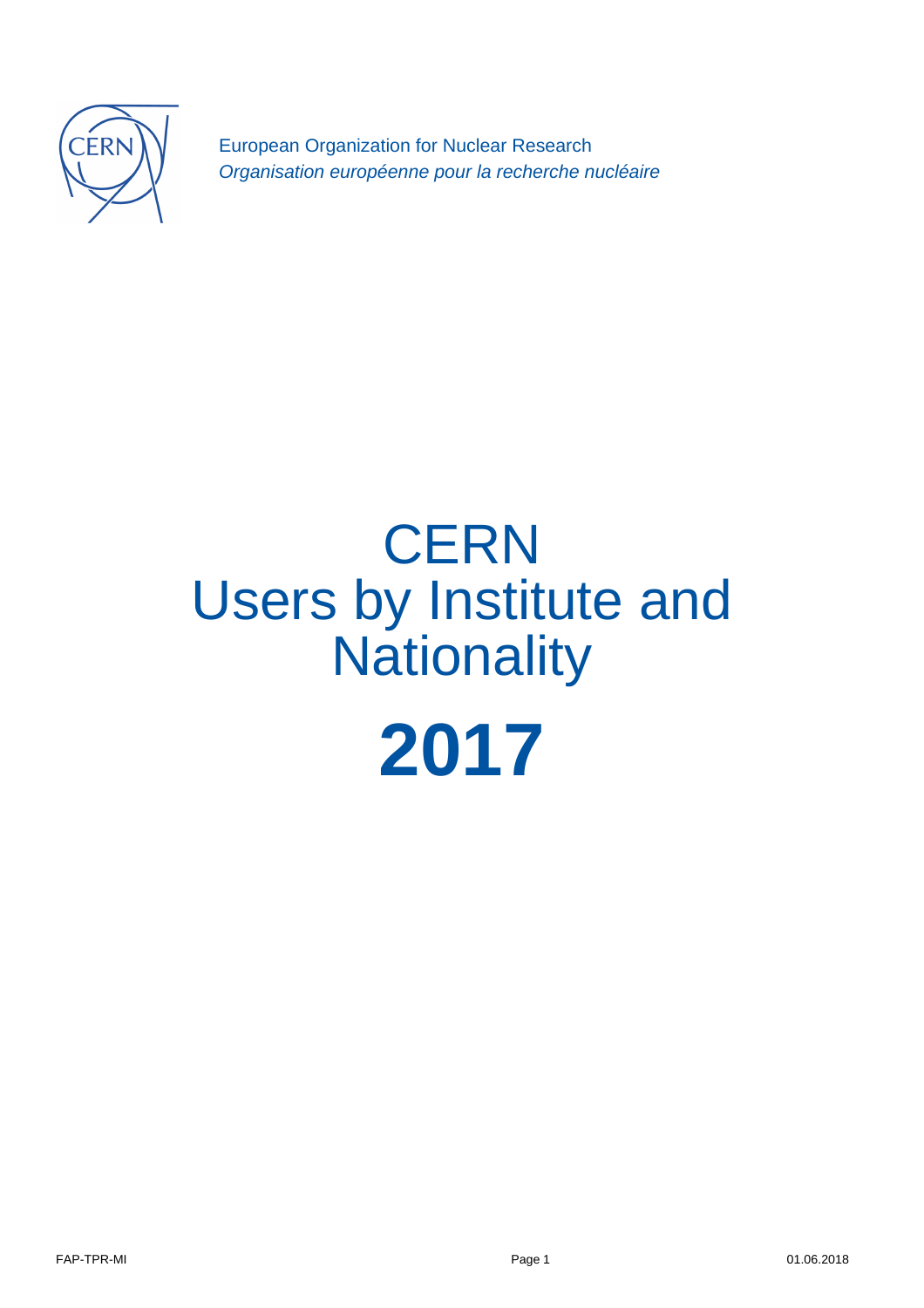#### Member State

| Country<br><b>ISO</b> code | <b>Description</b>    | No. of Institutes | No. of Users | <b>Users with</b><br>Nationality of<br>Institute | % of Users with<br>Nationality of<br>Institute |
|----------------------------|-----------------------|-------------------|--------------|--------------------------------------------------|------------------------------------------------|
| AT                         | <b>AUSTRIA</b>        | 11                | 103          | 66                                               | 64.08                                          |
| <b>BE</b>                  | <b>BELGIUM</b>        | 10                | 153          | 72                                               | 47.06                                          |
| <b>BG</b>                  | <b>BULGARIA</b>       | $\mathbf 5$       | 44           | 42                                               | 95.45                                          |
| <b>CH</b>                  | <b>SWITZERLAND</b>    | 24                | 375          | 104                                              | 27.73                                          |
| CZ                         | <b>CZECH REPUBLIC</b> | 11                | 247          | 211                                              | 85.43                                          |
| <b>DE</b>                  | <b>GERMANY</b>        | 94                | 1,321        | 928                                              | 70.25                                          |
| DK                         | <b>DENMARK</b>        | $\overline{7}$    | 66           | 43                                               | 65.15                                          |
| <b>ES</b>                  | <b>SPAIN</b>          | 27                | 334          | 276                                              | 82.63                                          |
| F1                         | <b>FINLAND</b>        | 12                | 118          | 86                                               | 72.88                                          |
| <b>FR</b>                  | <b>FRANCE</b>         | 40                | 865          | 615                                              | 71.10                                          |
| <b>GB</b>                  | <b>UNITED KINGDOM</b> | 53                | 897          | 554                                              | 61.76                                          |
| <b>GR</b>                  | <b>GREECE</b>         | 14                | 131          | 124                                              | 94.66                                          |
| HU                         | <b>HUNGARY</b>        | 6                 | 58           | 56                                               | 96.55                                          |
| IL.                        | <b>ISRAEL</b>         | 10                | 69           | 47                                               | 68.12                                          |
| <b>IT</b>                  | <b>ITALY</b>          | 102               | 1,443        | 1,342                                            | 93.00                                          |
| <b>NL</b>                  | <b>NETHERLANDS</b>    | 10                | 161          | 109                                              | 67.70                                          |
| <b>NO</b>                  | <b>NORWAY</b>         | $\,6\,$           | 91           | 55                                               | 60.44                                          |
| <b>PL</b>                  | <b>POLAND</b>         | 26                | 287          | 264                                              | 91.99                                          |
| PT                         | <b>PORTUGAL</b>       | 12                | 103          | 83                                               | 80.58                                          |
| <b>RO</b>                  | <b>ROMANIA</b>        | 11                | 110          | 105                                              | 95.45                                          |
| <b>SE</b>                  | <b>SWEDEN</b>         | 10                | 96           | 50                                               | 52.08                                          |
| SK                         | <b>SLOVAKIA</b>       | 8                 | 79           | 76                                               | 96.20                                          |
| Member<br>State            | <b>Total</b>          | 509               | 7,151        | 5,308                                            | 74.23                                          |

The total number of approved institutes participating in the experimental physics research program at CERN is 476 out of 509.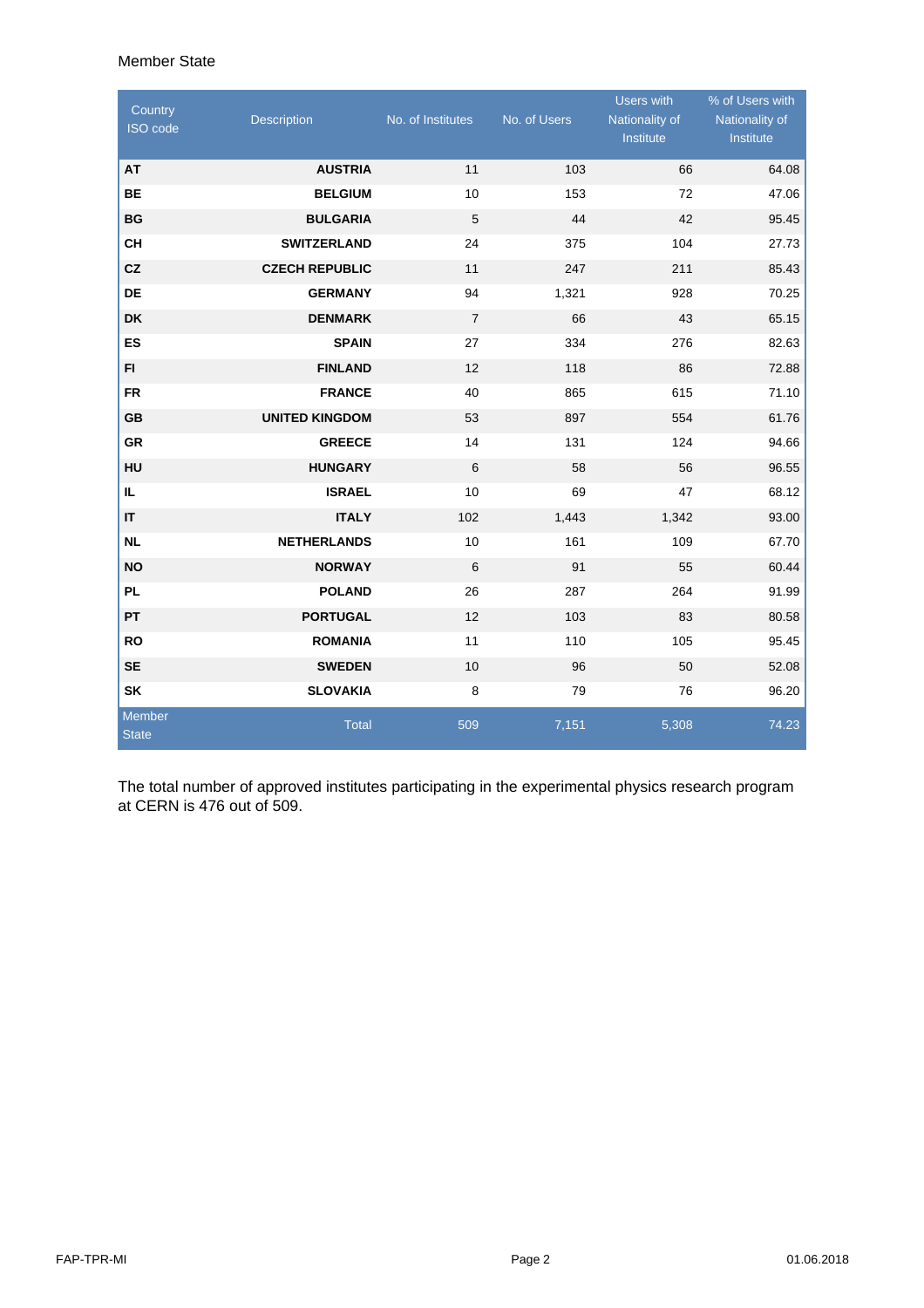## International Collaboration Agreement

| Country<br>ISO code                                      | Description                 | No. of Institutes | No. of Users   | <b>Users with</b><br>Nationality of<br>Institute | % of Users with<br>Nationality of<br>Institute |
|----------------------------------------------------------|-----------------------------|-------------------|----------------|--------------------------------------------------|------------------------------------------------|
| <b>AE</b>                                                | <b>UNITED ARAB EMIRATES</b> | $\mathbf{1}$      |                |                                                  |                                                |
| AM                                                       | <b>ARMENIA</b>              | 3                 | 14             | 12                                               | 85.71                                          |
| <b>AR</b>                                                | <b>ARGENTINA</b>            | 2                 | 17             | 15                                               | 88.24                                          |
| AU                                                       | <b>AUSTRALIA</b>            | 5                 | 32             | 15                                               | 46.88                                          |
| <b>AZ</b>                                                | <b>AZERBAIJAN</b>           | 2                 | 3              | $\sqrt{3}$                                       | 100.00                                         |
| <b>BD</b>                                                | <b>BANGLADESH</b>           | $\mathbf{1}$      | 3              | 3                                                | 100.00                                         |
| BY                                                       | <b>BELARUS</b>              | $\mathbf 5$       | 24             | 22                                               | 91.67                                          |
| CA                                                       | <b>CANADA</b>               | 15                | 178            | 96                                               | 53.93                                          |
| <b>CL</b>                                                | <b>CHILE</b>                | 4                 | 23             | 14                                               | 60.87                                          |
| co                                                       | <b>COLOMBIA</b>             | 8                 | 27             | 25                                               | 92.59                                          |
| <b>CR</b>                                                | <b>COSTA RICA</b>           | $\mathbf{1}$      |                |                                                  |                                                |
| <b>DZ</b>                                                | <b>ALGERIA</b>              | $\mathbf{1}$      | $\mathbf{1}$   | 1                                                | 100.00                                         |
| EC                                                       | <b>ECUADOR</b>              | $\overline{2}$    | 3              | 3                                                | 100.00                                         |
| <b>EE</b>                                                | <b>ESTONIA</b>              | 3                 | 17             | 10                                               | 58.82                                          |
| EG                                                       | <b>EGYPT</b>                | $\mathbf{1}$      | 25             | 25                                               | 100.00                                         |
| <b>GE</b>                                                | <b>GEORGIA</b>              | 3                 | 26             | 25                                               | 96.15                                          |
| <b>HR</b>                                                | <b>CROATIA</b>              | 5                 | 31             | 27                                               | 87.10                                          |
| <b>IR</b>                                                | <b>IRAN</b>                 | 2                 | 17             | 16                                               | 94.12                                          |
| IS                                                       | <b>ICELAND</b>              | $\mathbf{1}$      | $\overline{2}$ | $\mathbf{1}$                                     | 50.00                                          |
| KR                                                       | <b>REPUBLIC OF KOREA</b>    | 23                | 151            | 140                                              | 92.72                                          |
| <b>LB</b>                                                | <b>LEBANON</b>              | $\overline{2}$    | 9              | 8                                                | 88.89                                          |
| <b>LT</b>                                                | <b>LITHUANIA</b>            | $\mathbf{3}$      | 23             | 22                                               | 95.65                                          |
| <b>MA</b>                                                | <b>MOROCCO</b>              | $\overline{4}$    | 12             | 11                                               | 91.67                                          |
| <b>ME</b>                                                | <b>MONTENEGRO</b>           | $\mathbf{1}$      | $\overline{7}$ | $\overline{7}$                                   | 100.00                                         |
| <b>MN</b>                                                | <b>MONGOLIA</b>             | $\mathbf{1}$      | $\sqrt{2}$     | $\overline{c}$                                   | 100.00                                         |
| МT                                                       | <b>MALTA</b>                | 1                 | 6              | 6                                                | 100.00                                         |
| ${\sf M}{\sf X}$                                         | <b>MEXICO</b>               | $\boldsymbol{9}$  | 60             | 52                                               | 86.67                                          |
| $\sf{NZ}$                                                | <b>NEW ZEALAND</b>          | $\overline{c}$    | $\overline{7}$ | 3                                                | 42.86                                          |
| PE                                                       | <b>PERU</b>                 | $\mathbf{1}$      | 3              | 3                                                | 100.00                                         |
| QA                                                       | QATAR                       | $\mathbf{1}$      |                |                                                  |                                                |
| SA                                                       | <b>SAUDI ARABIA</b>         | $\mathbf{1}$      |                |                                                  |                                                |
| TN                                                       | <b>TUNISIA</b>              | $\mathbf{1}$      |                |                                                  |                                                |
| ZA                                                       | <b>SOUTH AFRICA</b>         | 9                 | 74             | 44                                               | 59.46                                          |
| Internation<br>al<br>Collaborati<br>on<br>Agreemen<br>t. | Total                       | 124               | 797            | 611                                              | 76.66                                          |

The total number of approved institutes participating in the experimental physics research program at CERN is 114 out of 124.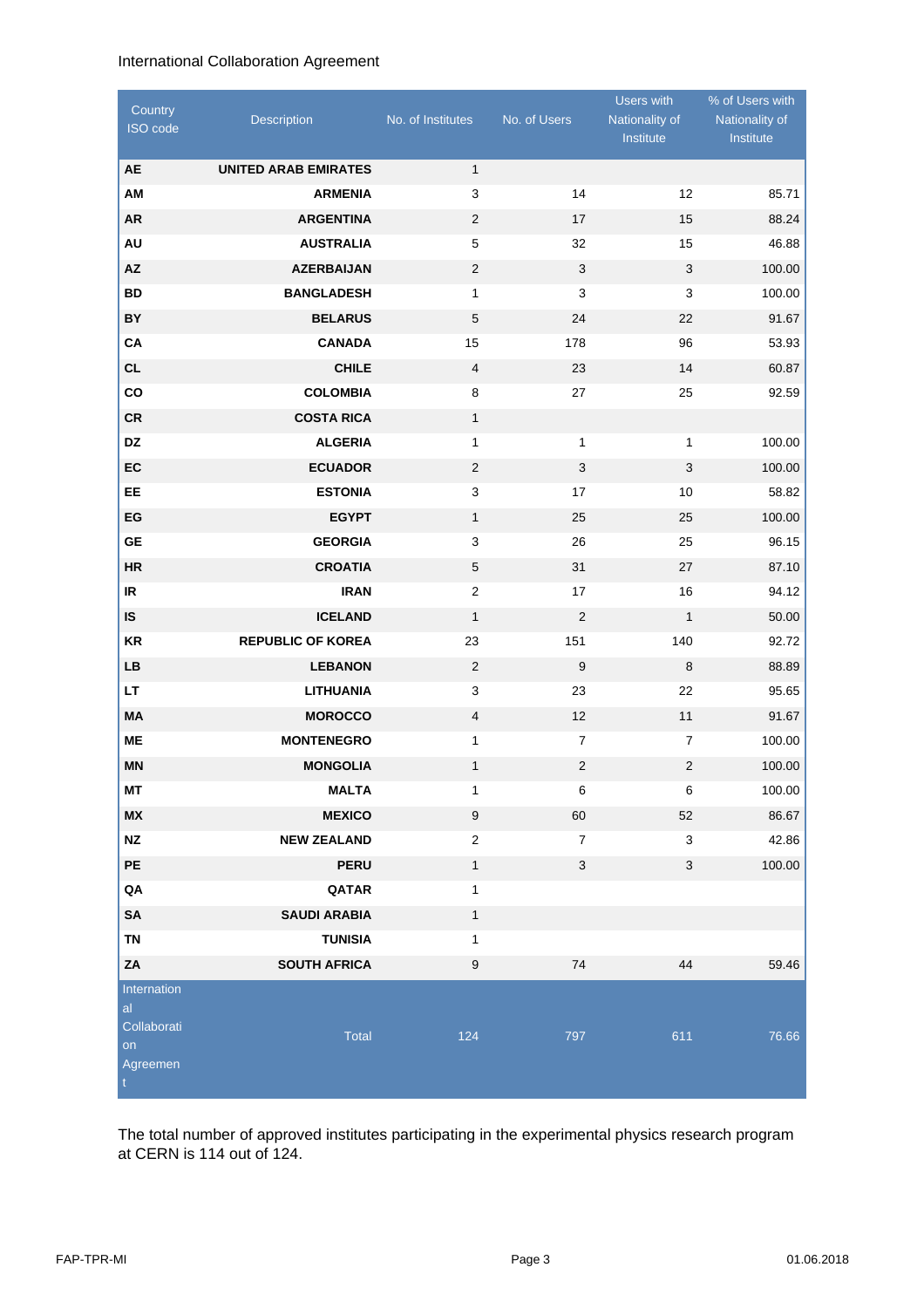#### Associate Member State

| Country<br><b>ISO</b> code          | <b>Description</b> | No. of Institutes | No. of Users | Users with<br>Nationality of<br>Institute | % of Users with<br>Nationality of<br>Institute |
|-------------------------------------|--------------------|-------------------|--------------|-------------------------------------------|------------------------------------------------|
| IN                                  | <b>INDIA</b>       | 28                | 206          | 205                                       | 99.51                                          |
| <b>PK</b>                           | <b>PAKISTAN</b>    | $\overline{4}$    | 38           | 38                                        | 100.00                                         |
| <b>TR</b>                           | <b>TURKEY</b>      | 20                | 124          | 120                                       | 96.77                                          |
| <b>UA</b>                           | <b>UKRAINE</b>     | 9                 | 35           | 31                                        | 88.57                                          |
| Associate<br><b>Member</b><br>State | <b>Total</b>       | 61                | 403          | 394                                       | 97.77                                          |

The total number of approved institutes participating in the experimental physics research program at CERN is 52 out of 61.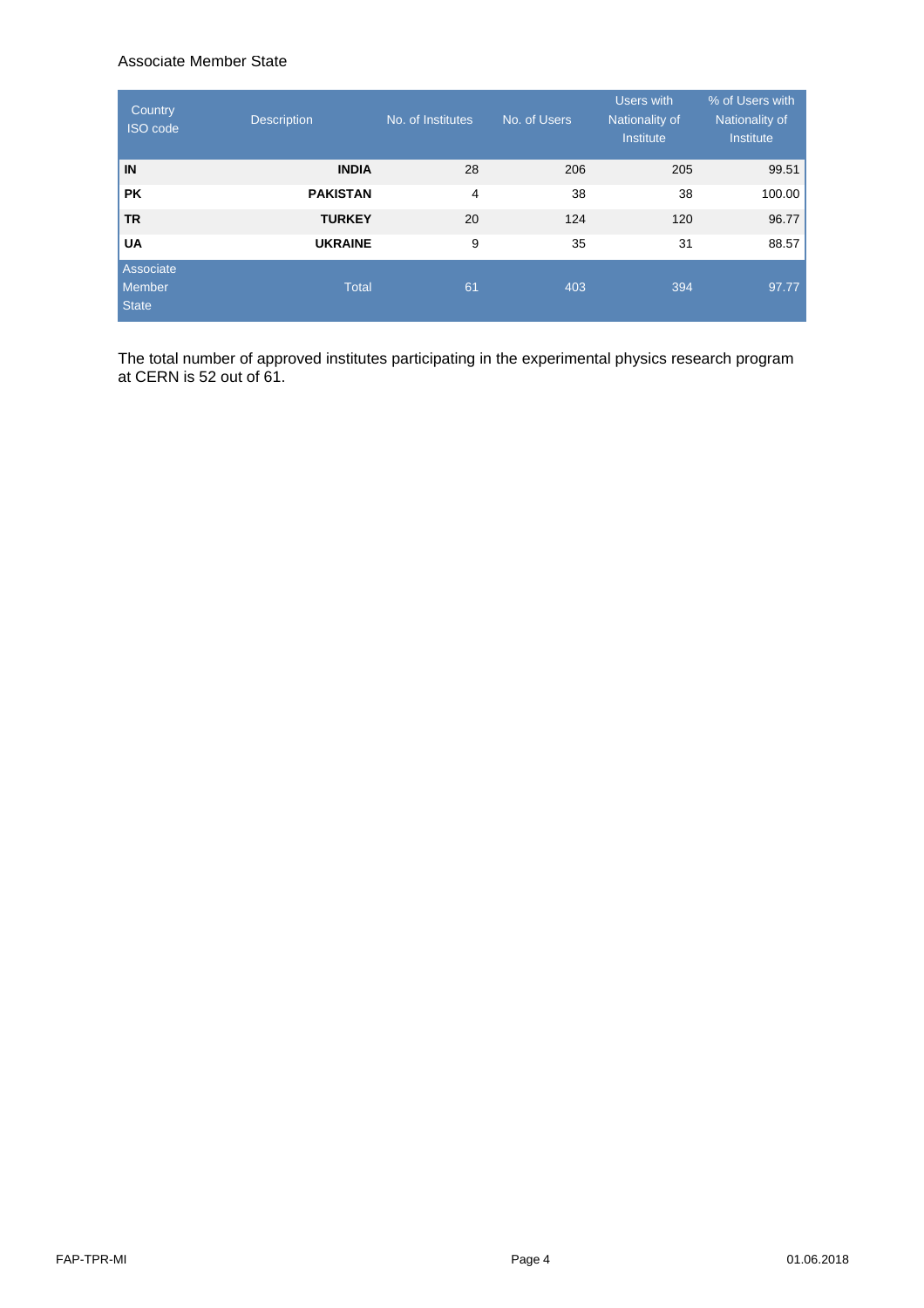# Observer State

| Country<br><b>ISO</b> code | <b>Description</b>                        | No. of Institutes | No. of Users | Users with<br>Nationality of<br>Institute | % of Users with<br>Nationality of<br>Institute |
|----------------------------|-------------------------------------------|-------------------|--------------|-------------------------------------------|------------------------------------------------|
| <b>JP</b>                  | <b>JAPAN</b>                              | 52                | 266          | 244                                       | 91.73                                          |
| <b>RU</b>                  | <b>RUSSIA</b>                             | 27                | 1,032        | 956                                       | 92.64                                          |
| <b>US</b>                  | <b>UNITED STATES OF</b><br><b>AMERICA</b> | 144               | 1,967        | 1,057                                     | 53.74                                          |
| Observer<br><b>State</b>   | <b>Total</b>                              | 223               | 3,265        | 2,257                                     | 69.13                                          |

The total number of approved institutes participating in the experimental physics research program at CERN is 208 out of 223.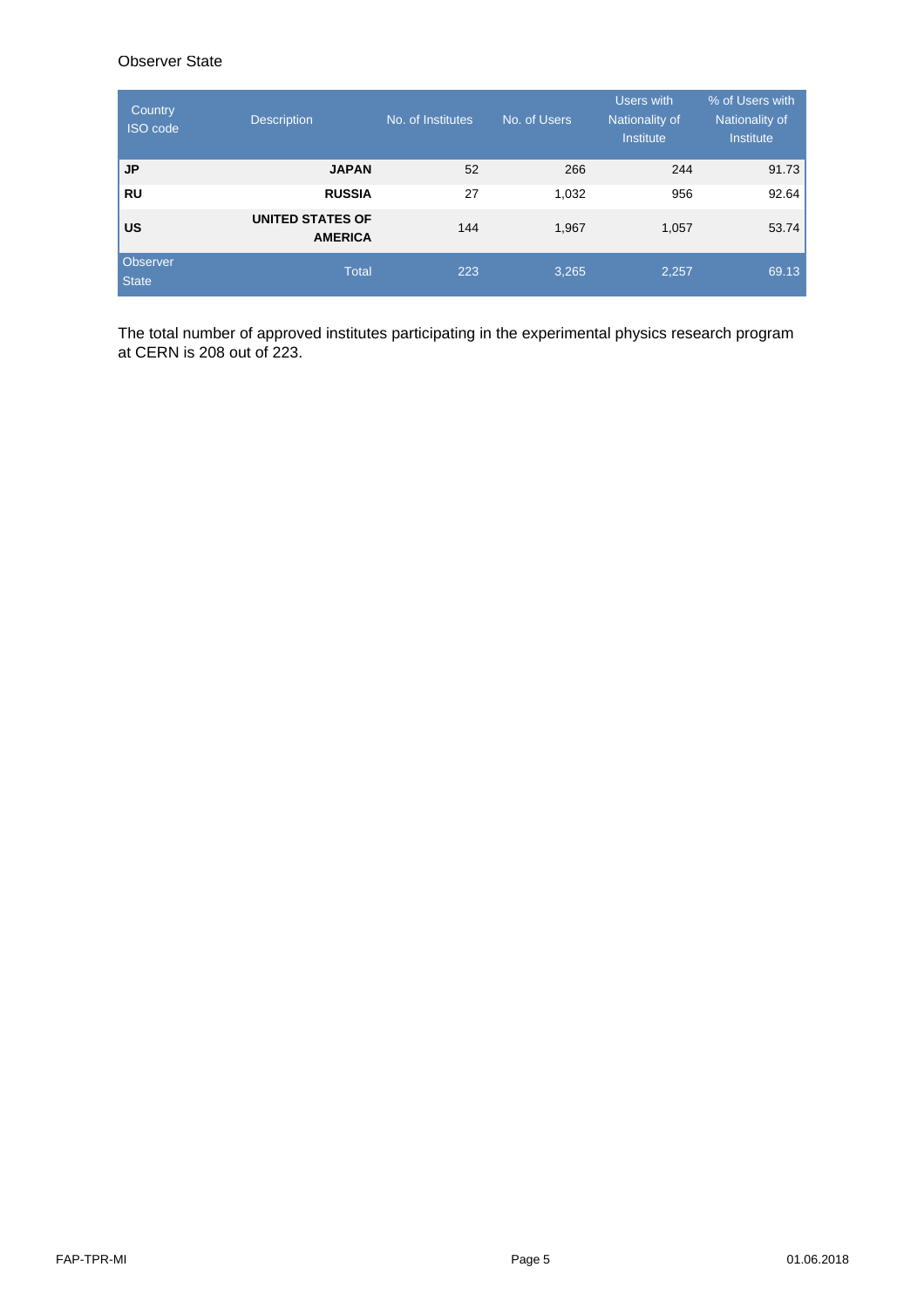## Associate Member State in the pre-stage to membership

| Country<br><b>ISO</b> code                                                  | <b>Description</b> | No. of Institutes | No. of Users | Users with<br>Nationality of<br>Institute | % of Users with<br>Nationality of<br>Institute |
|-----------------------------------------------------------------------------|--------------------|-------------------|--------------|-------------------------------------------|------------------------------------------------|
| <b>CY</b>                                                                   | <b>CYPRUS</b>      | $\mathbf{1}$      | 17           | 11                                        | 64.71                                          |
| <b>RS</b>                                                                   | <b>SERBIA</b>      | $\overline{4}$    | 36           | 35                                        | 97.22                                          |
| <b>SI</b>                                                                   | <b>SLOVENIA</b>    | $\overline{4}$    | 22           | 21                                        | 95.45                                          |
| Associate<br>Member<br>State in<br>the<br>pre-stage<br>to<br>membersh<br>ip | <b>Total</b>       | $\overline{9}$    | 75           | 67                                        | 89.33                                          |

The total number of approved institutes participating in the experimental physics research program at CERN is 8 out of 9.